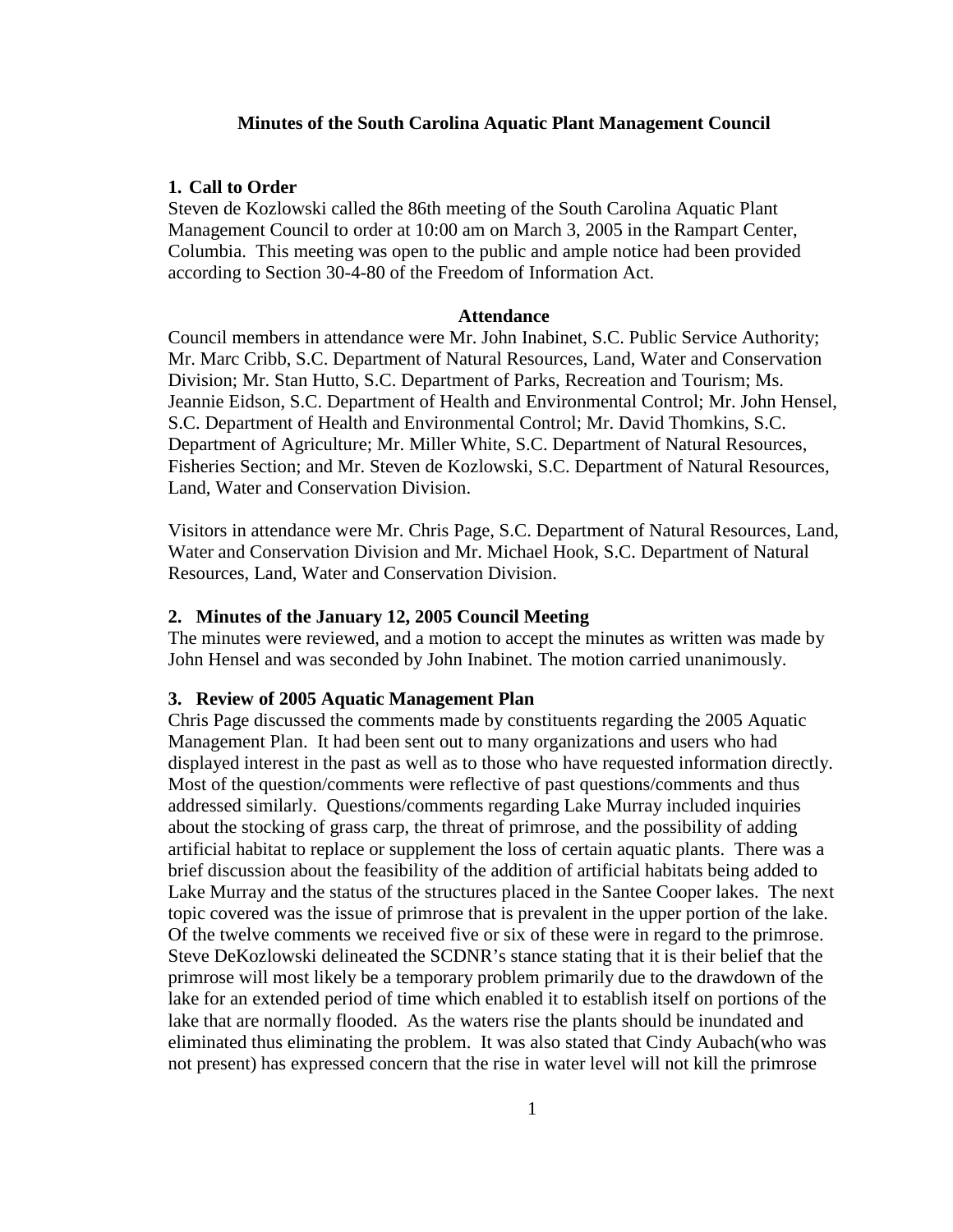and it will still be a viable threat. DeKozlowski mentioned that the SCDNR will monitor the problem and act accordingly if the need arises. He also stated that this view is also shared by SCE&G. Miller White interjected that if it does become a problem and with limited opportunities of control because of chemical restrictions one method that may prove to be effective would be a mechanical harvester. John Inabinet thought that the plan should be amended to include the monitoring of the primrose in Lake Murray. DeKozlowski said he didn't want to be subject to control the primrose on private property of just a couple of people, he wanted to better the whole resource and it's users. In an order to simplify changes to the plan Chris Page suggested the comments and replies be attached to the plan as an appendix. The next series of questions/comments were directed to the Santee Cooper lakes. There was still confusion about the 10% surface area and was answered with the same answer as in the previous two years. The second question was about using chemicals instead of adding more carp to the impoundments which was answered with the same response as in the previous two years. DeKozlowski noted that the interim board had approved grass carp stocking in SC. The third question was why not let BASS or other groups do research on impoundments in order to get a better understanding of the situation, again the same reply was given as in the previous two years. It was noted that the number of questions has decreased dramatically and it was believed this was because of education efforts. Jeannie Eidson said she thought it was a good idea to attach the comments and replies to the plan in order for the public to see what has been asked in the past and what the official response has been. Eidson made the motion to approve the plan and David Thompkins seconded the motion and it passed unanimously.

#### **4. Other Business**

It was noted that Cam Lay, while not present, did want to thank the council for supporting state licensing legislation.

The EPA has said that they will not require NPDES Permit for applicators. It will be looked into whether or not this is official yet and if not the council will send a letter detailing our support of their actions.

The Gulf States …have been renamed Gulf and South East Invasive Plant and Animal Management Panel. The SCDNR has requested to join and is in the process of doing so.

There is an AVM working group meeting at the Strom Thurmond Welcome Center on March 17.

Tuesday March 2 was the prebid conference for contractors interested in the five year bid proposed by the SCDNR.

The U.S. Army Corps of Engineers Aquatic Plant Management Plan has been distributed detailing what has been done in the last year and what is planned to be done in the next year. It was noted that monecious hydrilla has been documented in water bodies around Lake Thurmond. It is also planned that there will be some interaction with the Corps in the future, they have stated that the states have the option to contribute more to the plan